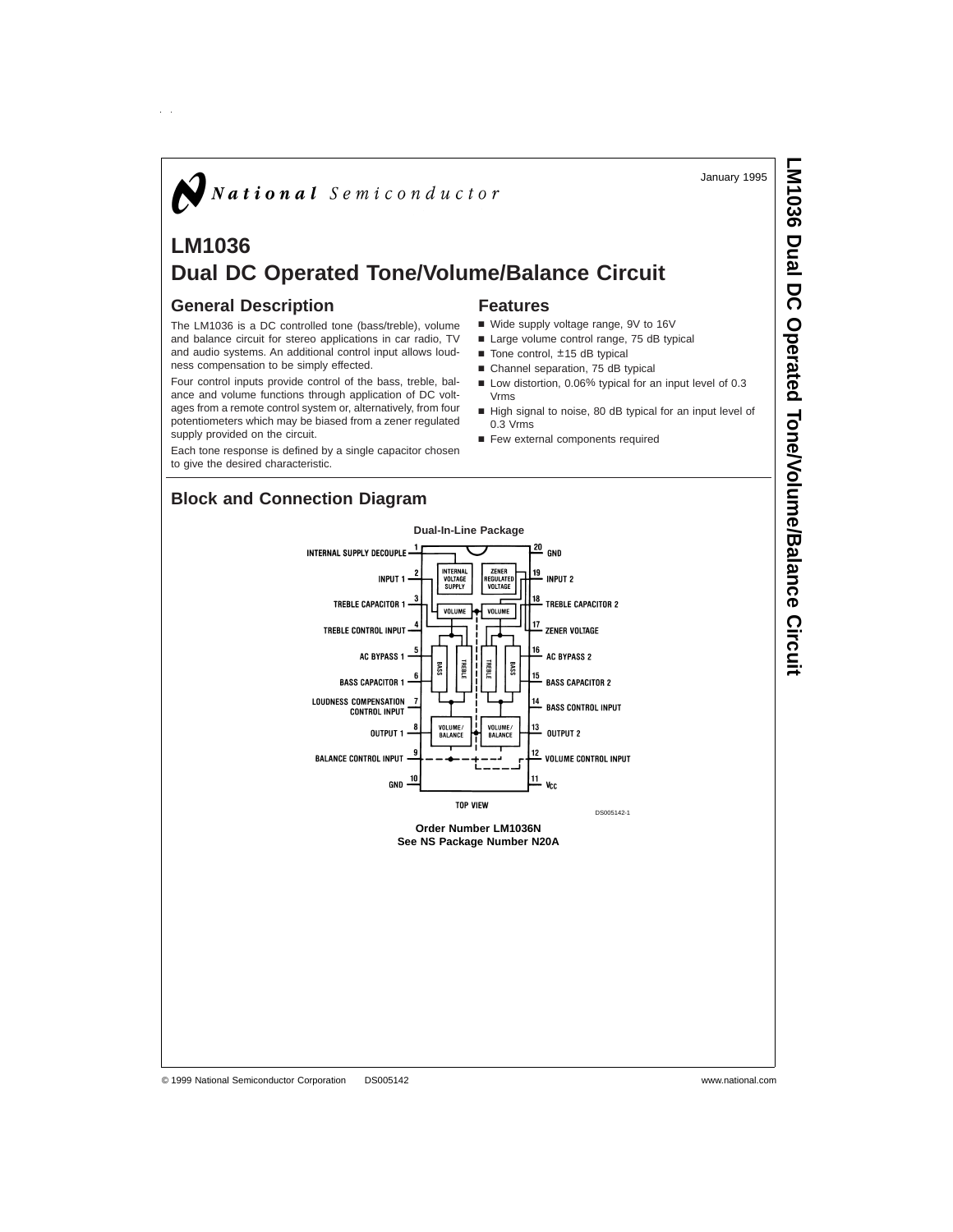## **Absolute Maximum Ratings (Note 1)**

**If Military/Aerospace specified devices are required, please contact the National Semiconductor Sales Office/ Distributors for availability and specifications.**

| Supply Voltage                             | 16V                               |
|--------------------------------------------|-----------------------------------|
| Control Pin Voltage (Pins 4, 7, 9, 12, 14) | $V_{CC}$                          |
| <b>Operating Temperature Range</b>         | $0^{\circ}$ C to +70 $^{\circ}$ C |

# Storage Temperature Range −65˚C to +150˚C Power Dissipation 1W Lead Temp. (Soldering, 10 seconds) 260°C **Note 1:** "Absolute Maximum Ratings" indicate limits beyond which damage<br>to the device may occur. Operating Ratings indicate conditions for which the<br>device is functional, but do not guarantee specific performance limits.

# **Electrical Characteristics**

 $\alpha=1/2$ 

 $V_{CC}$ =12V,  $T_A$ =25°C (unless otherwise stated)

| <b>Parameter</b>                 | <b>Conditions</b>                                                                                            | Min   | <b>Typ</b>     | Max            | Units     |
|----------------------------------|--------------------------------------------------------------------------------------------------------------|-------|----------------|----------------|-----------|
| Supply Voltage Range             | <b>Pin 11</b>                                                                                                | 9     |                | 16             | $\vee$    |
| <b>Supply Current</b>            |                                                                                                              |       | 35             | 45             | mA        |
| Zener Regulated Output           | <b>Pin 17</b>                                                                                                |       |                |                |           |
| Voltage                          |                                                                                                              |       | 5.4            |                | $\vee$    |
| Current                          |                                                                                                              |       |                | 5              | mA        |
| Maximum Output Voltage           | Pins 8, 13; f=1 kHz                                                                                          |       |                |                |           |
|                                  | V <sub>CC</sub> =9V, Maximum Gain                                                                            |       | 0.8            |                | Vrms      |
|                                  | $V_{CC} = 12V$                                                                                               | 0.8   | 1.0            |                | Vrms      |
| Maximum Input Voltage            | Pins 2, 19; f=1 kHz, V <sub>cc</sub> 2V                                                                      | 1.3   | 1.6            |                | Vrms      |
|                                  | Gain=-10 dB                                                                                                  |       |                |                |           |
| Input Resistance                 | Pins 2, 19; f=1 kHz                                                                                          | 20    | 30             |                | $k\Omega$ |
| <b>Output Resistance</b>         | Pins 8, 13; f=1 kHz                                                                                          |       | 20             |                | Ω         |
| Maximum Gain                     | V(Pin 12)=V(Pin 17); f=1 kHz                                                                                 | $-2$  | 0              | $\overline{2}$ | dB        |
| Volume Control Range             | $f=1$ kHz                                                                                                    | 70    | 75             |                | dB        |
| Gain Tracking                    | $f = 1$ kHz                                                                                                  |       |                |                |           |
| Channel 1-Channel 2              | 0 dB through -40 dB                                                                                          |       | 1              | 3              | dB        |
|                                  | -40 dB through -60 dB                                                                                        |       | $\overline{2}$ |                | dB        |
| <b>Balance Control Range</b>     | Pins 8, 13; f=1 kHz                                                                                          |       | $\mathbf{1}$   |                | dB        |
|                                  |                                                                                                              |       | $-26$          | $-20$          | dB        |
| <b>Bass Control Range</b>        | f=40 Hz, $C_b$ =0.39 µF                                                                                      |       |                |                |           |
| (Note 3)                         | $V(Pin 14)=V(Pin 17)$                                                                                        | 12    | 15             | 18             | dB        |
|                                  | $V(Pin 14)=0V$                                                                                               | $-12$ | $-15$          | $-18$          | dB        |
| <b>Treble Control Range</b>      | f= 16 kHz, $C_t$ , =0.01 µF                                                                                  |       |                |                |           |
| (Note 3)                         | $V(Pin 4)=V(Pin 17)$                                                                                         | 12    | 15             | 18             | dВ        |
|                                  | $V(Pin 4)=0V$                                                                                                | $-12$ | $-15$          | $-18$          | dB        |
| <b>Total Harmonic Distortion</b> | f=1 kHz, $V_{IN} = 0.3$ Vrms                                                                                 |       |                |                |           |
|                                  | Gain=0 dB                                                                                                    |       | 0.06           | 0.3            | %         |
|                                  | Gain=-30 dB                                                                                                  |       | 0.03           |                | $\%$      |
| <b>Channel Separation</b>        | f=1 kHz, Maximum Gain                                                                                        | 60    | 75             |                | dB        |
| Signal/Noise Ratio               | Unweighted 100 Hz-20 kHz                                                                                     |       | 80             |                | dB        |
|                                  | Maximum Gain, 0 dB=0.3 Vrms                                                                                  |       |                |                |           |
|                                  | CCIR/ARM (Note 4)                                                                                            |       |                |                |           |
|                                  | Gain=0 dB, $V_{IN}$ =0.3 Vrms                                                                                | 75    | 79             |                | dВ        |
|                                  | Gain=-20 dB, V <sub>IN</sub> =1.0 Vrms                                                                       |       | 72             |                | dB        |
| Output Noise Voltage at          | CCIR/ARM (Note 4)                                                                                            |       | 10             | 16             | μV        |
| Minimum Gain                     |                                                                                                              |       |                |                |           |
| Supply Ripple Rejection          | 200 mVrms, 1 kHz Ripple                                                                                      | 35    | 50             |                | dB        |
| <b>Control Input Currents</b>    | Pins 4, 7, 9, 12, 14 (V=0V)                                                                                  |       | $-0.6$         | $-2.5$         | μA        |
| <b>Frequency Response</b>        | -1 dB (Flat Response                                                                                         |       | 250            |                | kHz       |
|                                  | 20 Hz-16 kHz)                                                                                                |       |                |                |           |
|                                  | Note 2: The maximum permissible input level is dependent on tone and volume settings. See Application Notes. |       |                |                |           |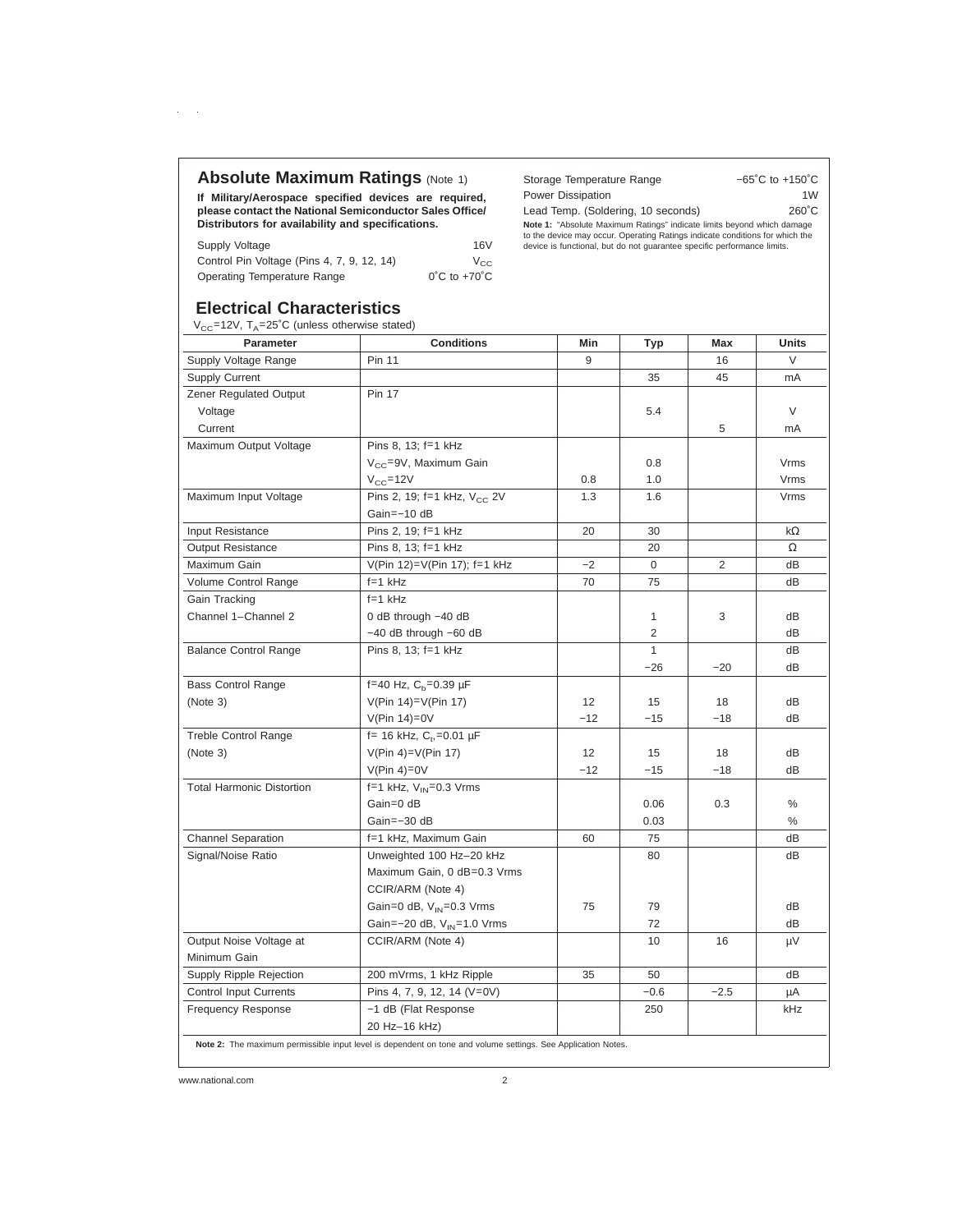### **Electrical Characteristics** (Continued)

Note 3: The tone control range is defined by capacitors C<sub>b</sub> and C<sub>t</sub>. See Application Notes. Note 4: Gaussian noise, measured over a period of 50 ms per channel, with a CCIR filter referenced to 2 kHz and an average-responding meter.

# **Typical Performance Characteristics**

DS005142-20







**Tone Characteristic (Gain vs Frequency)**

 $\hat{\boldsymbol{\theta}}$ 



**Input Signal Handling vs Supply Voltage**





**Tone Characteristic (Gain**

DS005142-24





**Loudness Compensated Volume Characteristic**



**Channel Separation vs Frequency**



3 www.national.com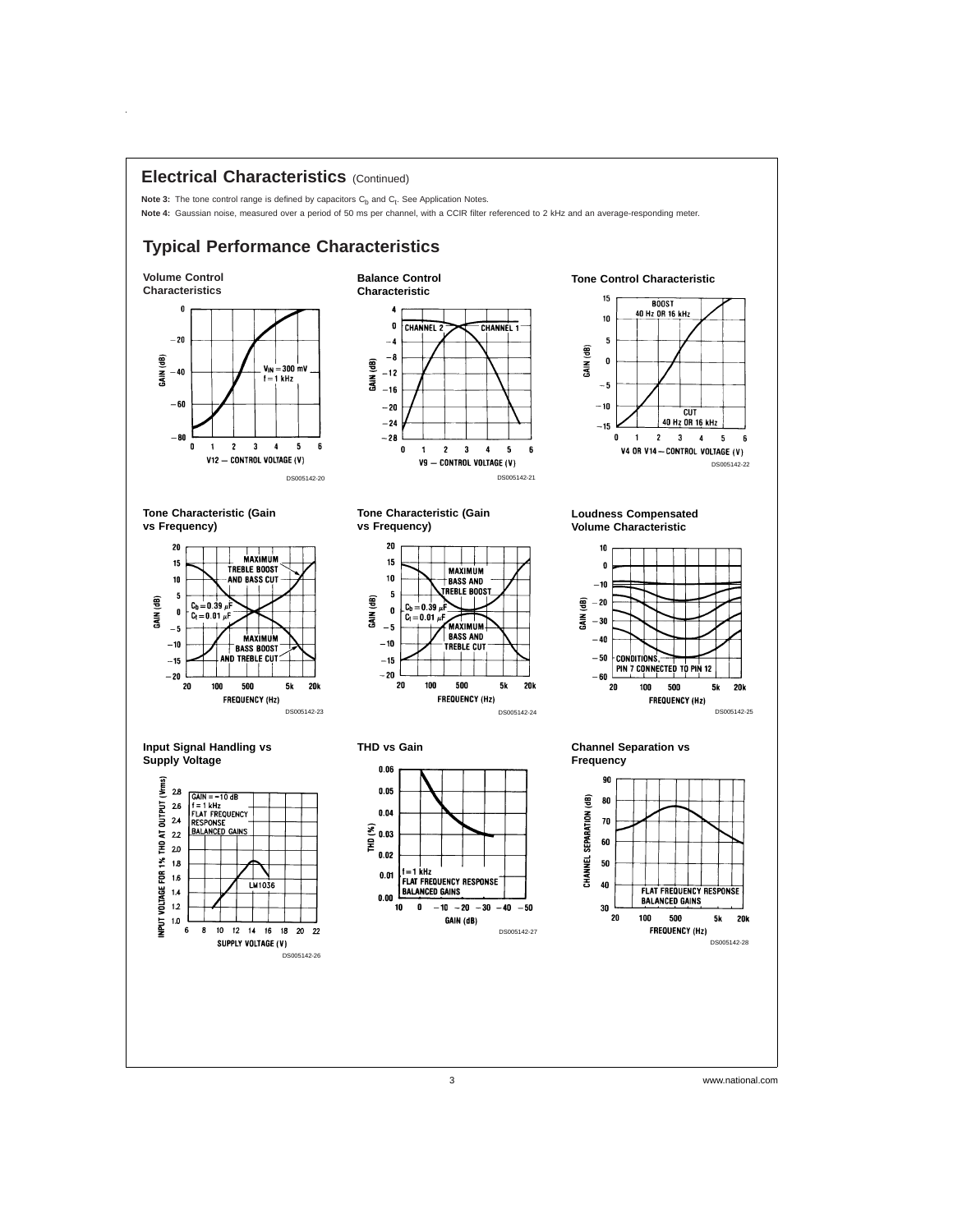

# **Application Notes**

### **TONE RESPONSE**

The maximum boost and cut can be optimized for individual applications by selection of the appropriate values of  $C<sub>t</sub>$ (treble) and  $C_b$  (bass).

The tone responses are defined by the relationships:

 $1 + \frac{0.00065 (1 - a_{b})}{4}$  $j\omega C_b$ Bass Response = 0.00065ab  $1 +$  $j\omega C_b$ 

$$
\text{Treble Response} = \frac{1 + j\omega 5500(1 - a_t)C_t}{1 + j\omega 5500a_tC_t}
$$

Where  $a_b = a_t = 0$  for maximum bass and treble boost respectively and  $a_b = a_t = 1$  for maximum cut.

For the values of  $C_b$  and  $C_t$  of 0.39 µF and 0.01 µF as shown in the Application Circuit, 15 dB of boost or cut is obtained at 40 Hz and 16 kHz.

#### **ZENER VOLTAGE**

A zener voltage (pin 17=5.4V) is provided which may be used to bias the control potentiometers. Setting a DC level of one half of the zener voltage on the control inputs, pins 4, 9, and 14, results in the balanced gain and flat response condition. Typical spread on the zener voltage is ±100 mV and this must be taken into account if control signals are used which are not referenced to the zener voltage. If this is the case, then they will need to be derived with similar accuracy.

#### **LOUDNESS COMPENSATION**

A simple loudness compensation may be effected by applying a DC control voltage to pin 7. This operates on the tone control stages to produce an additional boost limited by the

maximum boost defined by  $\mathsf{C}_\mathsf{b}$  and  $\mathsf{C}_\mathsf{t}.$  There is no loudness compensation when pin 7 is connected to pin 17. Pin 7 can be connected to pin 12 to give the loudness compensated volume characteristic as illustrated without the addition of further external components. (Tone settings are for flat response,  $C_b$  and  $C_t$  as given in Application Circuit.) Modification to the loudness characteristic is possible by changing the capacitors  $C_b$  and  $C_t$  for a different basic response or, by a resistor network between pins 7 and 12 for a different threshold and slope.

#### **SIGNAL HANDLING**

The volume control function of the LM1036 is carried out in two stages, controlled by the DC voltage on pin 12, to improve signal handling capability and provide a reduction of output noise level at reduced gain. The first stage is before the tone control processing and provides an initial 15 dB of gain reduction, so ensuring that the tone sections are not overdriven by large input levels when operating with a low volume setting. Any combination of tone and volume settings may be used provided the output level does not exceed 1 Vrms,  $V_{CC}$ =12V (0.8 Vrms,  $V_{CC}$ =9V). At reduced gain (<−6 dB)the input stage will overload if the input level exceeds 1.6 Vrms,  $V_{CC}$ =12V (1.1 Vrms,  $V_{CC}$ =9V). As there is volume control on the input stages, the inputs may be operated with a lower overload margin than would otherwise be acceptable, allowing a possible improvement in signal to noise ratio.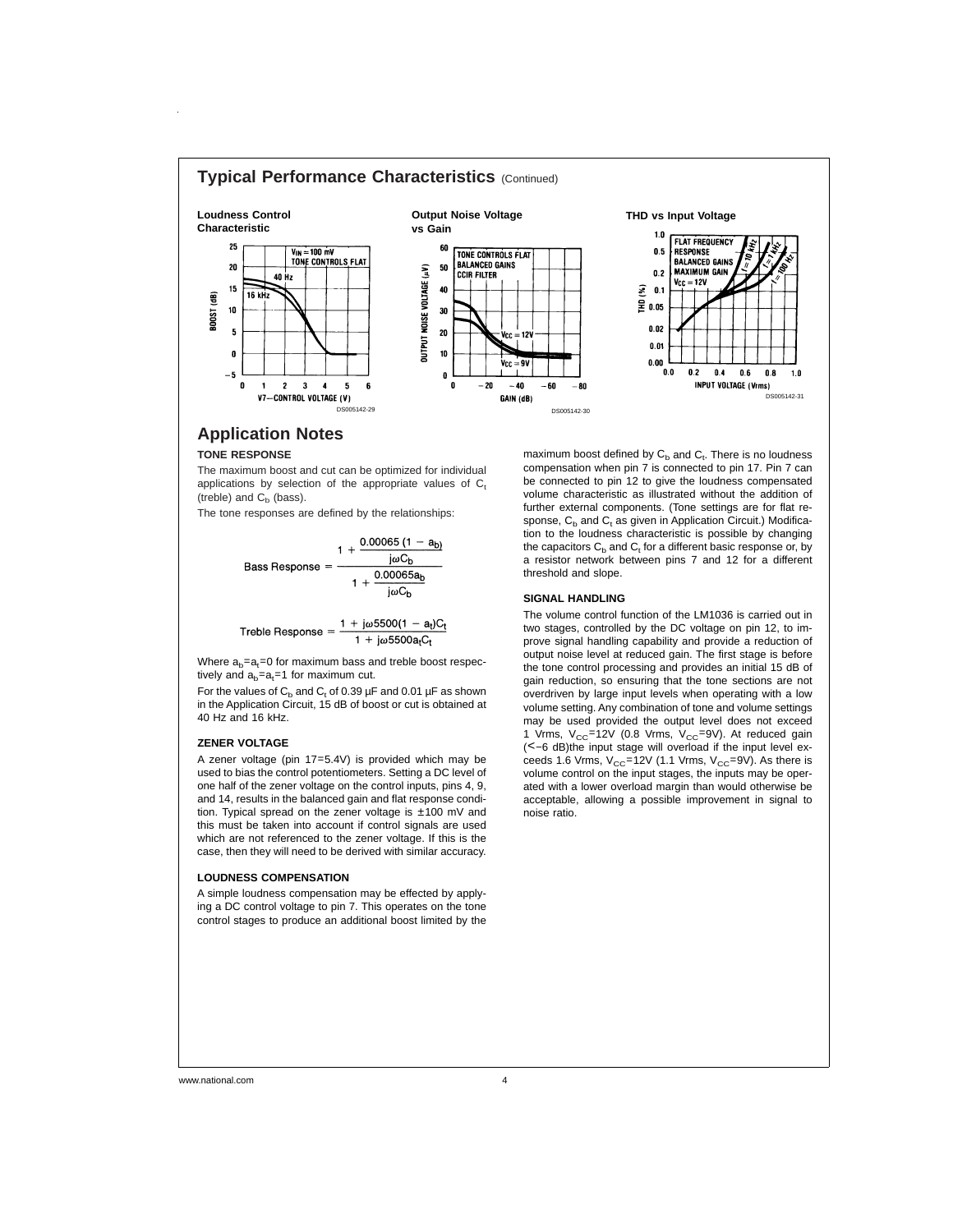

# **Applications Information**

### **OBTAINING MODIFIED RESPONSE CURVES**

The LM1036 is a dual DC controlled bass, treble, balance and volume integrated circuit ideal for stereo audio systems. In the various applications where the LM1036 can be used, there may be requirements for responses different to those of the standard application circuit given in the data sheet. This application section details some of the simple variations possible on the standard responses, to assist the choice of optimum characteristics for particular applications.

#### **TONE CONTROLS**

 $\hat{\mathbf{r}}$ 

Summarizing the relationship given in the data sheet, basically for an increase in the treble control range  $C<sub>t</sub>$  must be increased, and for increased bass range  $C_b$  must be reduced. Figure 1 shows the typical tone response obtained in the standard application circuit. ( $C_t$ =0.01 µF,  $C_b$ =0.39 µF). Response curves are given for various amounts of boost and cut.



**FIGURE 1. Tone Characteristic (Gain vs Frequency)**

Figure <sup>2</sup> and Figure 3 show the effect of changing the response defining capacitors  $C_t$  and  $C_b$  to 2Ct,  $C_b/2$  and 4 $C_t$ ,  $C<sub>b</sub>/4$  respectively, giving increased tone control ranges. The values of the bypass capacitors may become significant and affect the lower frequencies in the bass response curves.



**FIGURE 2. Tone Characteristic (Gain vs Frequency)**



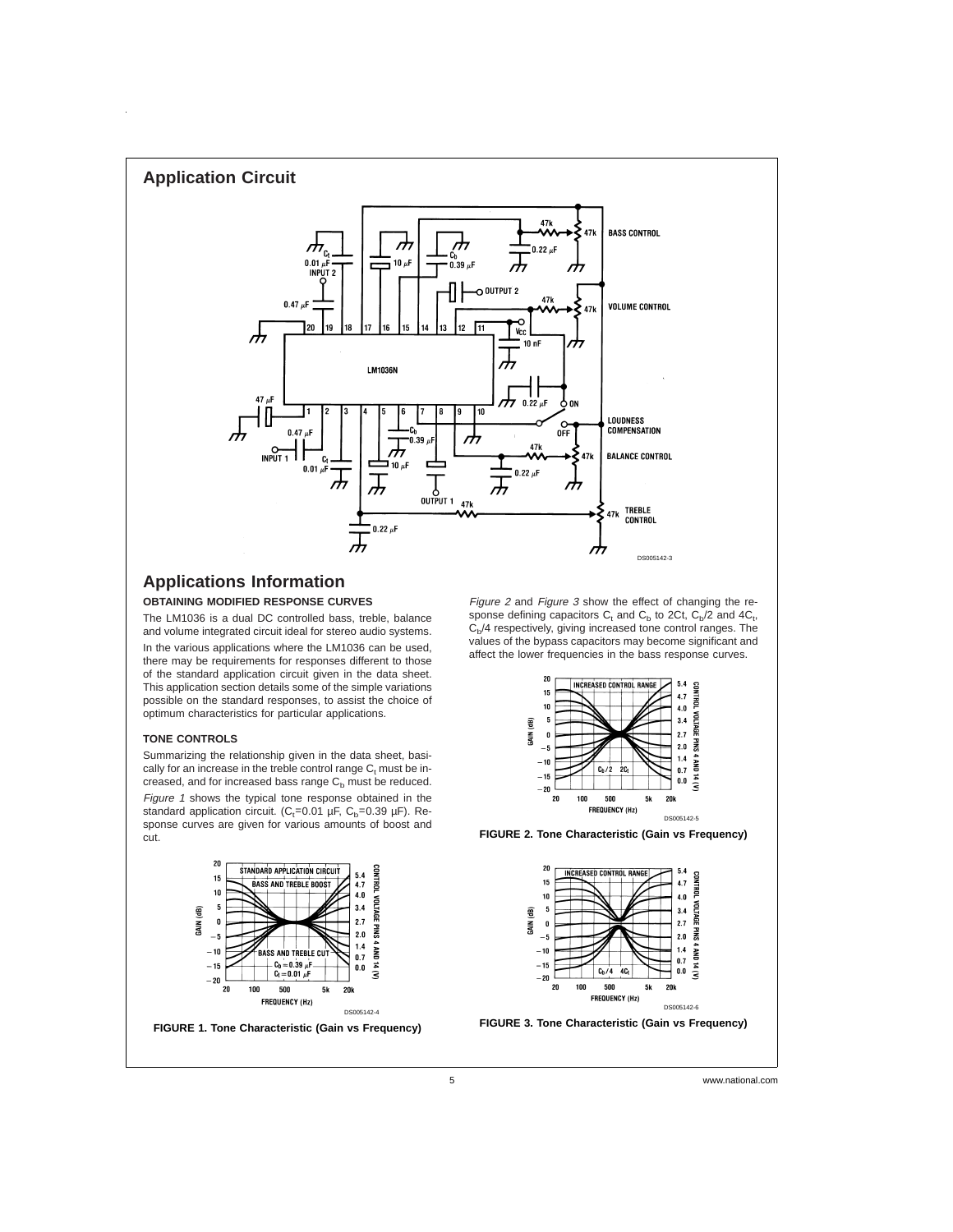### **Applications Information** (Continued)

Figure 4 shows the effect of changing  $C_t$  and  $C_b$  in the opposite direction to  $C_t/2$ , 2 $C_b$  respectively giving reduced control ranges. The various results corresponding to the different  $C<sub>t</sub>$ and  $C<sub>b</sub>$  values may be mixed if it is required to give a particular emphasis to, for example, the bass control. The particular case with  $C_b/2$ ,  $C_t$  is illustrated in *Figure 5*.

#### **Restriction of Tone Control Action at High or Low Frequencies**

It may be desired in some applications to level off the tone responses above or below certain frequencies for example to reduce high frequence noise.

This may be achieved for the treble response by including a resistor in series with  $C_t$ . The treble boost and cut will be 3 dB less than the standard circuit when  $R=X<sub>C</sub>$ .

A similar effect may be obtained for the bass response by reducing the value of the AC bypass capacitors on pins 5 (channel 1) and 16 (channel 2). The internal resistance at these pins is 1.3 kΩ and the bass boost/cut will be approximately 3 dB less with  $X<sub>C</sub>$  at this value. An example of such modified response curves is shown in Figure 6. The input coupling capacitors may also modify the low frequency response.

It will be seen from Figure 2 and Figure 3 that modifying  $C_t$ and  $C<sub>b</sub>$  for greater control range also has the effect of flattening the tone control extremes and this may be utilized, with or without additional modification as outlined above, for the most suitable tone control range and response shape.

#### **Other Advantages of DC Controls**

The DC controls make the addition of other features easy to arrange. For example, the negative-going peaks of the output amplifiers may be detected below a certain level, and used to bias back the bass control from a high boost condition, to prevent overloading the speaker with low frequency components.

#### **LOUDNESS CONTROL**

The loudness control is achieved through control of the tone sections by the voltage applied to pin  $\overline{7}$ ; therefore, the tone and loudness functions are not independent. There is normally 1 dB more bass than treble boost (40 Hz–16 kHz) with loudness control in the standard circuit. If a greater difference is desired, it is necessary to introduce an offset by means of  $C_t$  or  $C_b$  or by changing the nominal control voltage ranges.

Figure <sup>7</sup> shows the typical loudness curves obtained in the standard application circuit at various volume levels  $(C_b=0.39 \mu F)$ .



**FIGURE 4. Tone Characteristic (Gain vs Frequency)**



**FIGURE 5. Tone Characteristic (Gain vs Frequency)**



**FIGURE 6. Tone Characteristic (Gain vs Frequency)**



**FIGURE 7. Loudness Compensated Volume Characteristic**

Figure 8 and Figure 9 illustrate the loudness characteristics obtained with  $C_b$  changed to  $C_b/2$  and  $C_b/4$  respectively,  $C_t$ 

www.national.com 6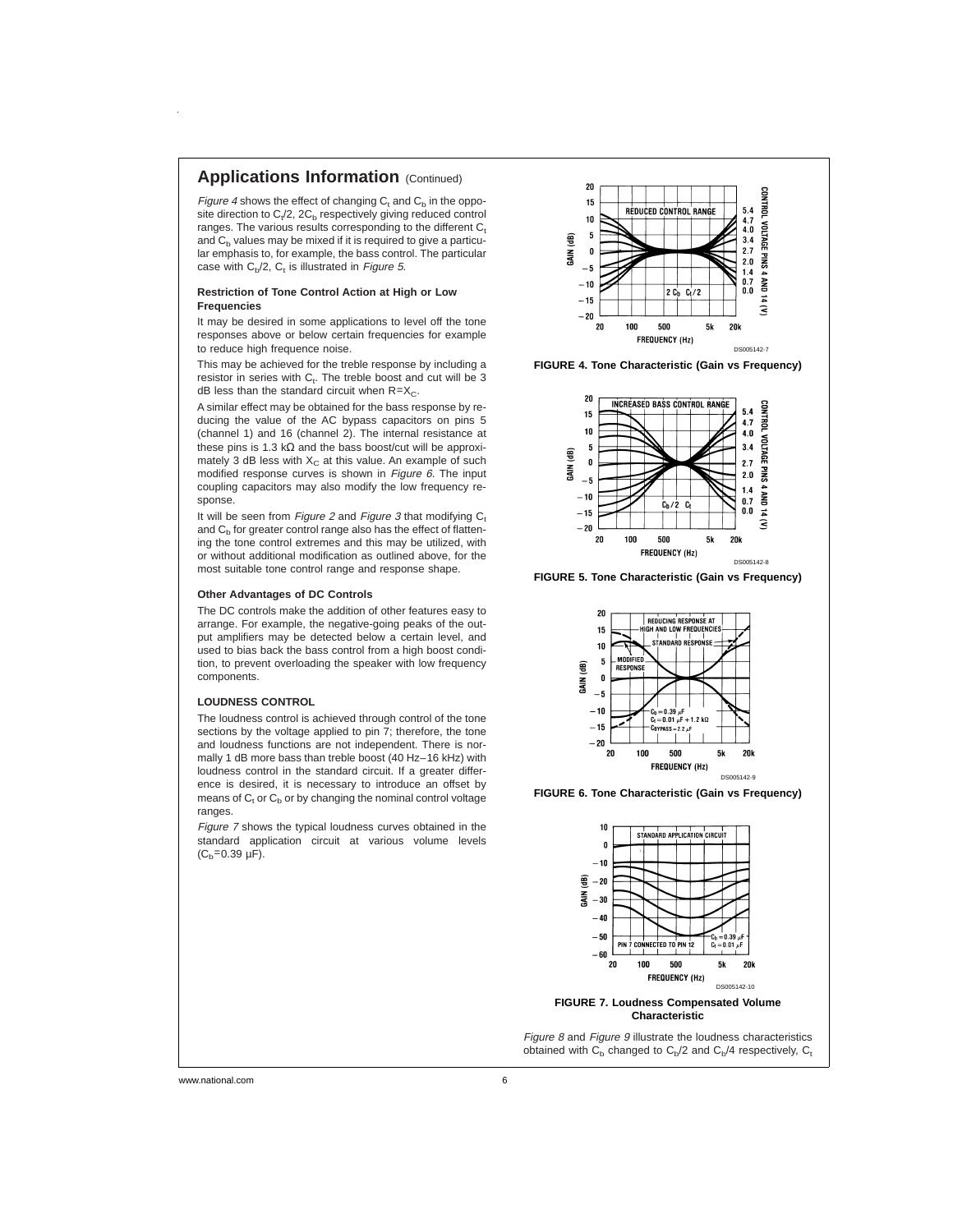### **Applications Information** (Continued)

 $\ddot{\phantom{1}}$ 

being kept at the nominal 0.01 µF. These values naturally modify the bass tone response as in Figure <sup>2</sup> and Figure 3. With pins 7 (loudness) and 12 (volume) directly connected, loudness control starts at typically −8 dB volume, with most of the control action complete by −30 dB.

Figure 10 and Figure 11 show the effect of resistively offsetting the voltage applied to pin 7 towards the control reference voltage (pin 17). Because the control inputs are high impedance, this is easily done and high value resistors may be used for minimal additional loading. It is possible to reduce the rate of onset of control to extend the active range to −50 dB volume control and below.

The control on pin 7 may also be divided down towards ground bringing the control action on earlier. This is illustrated in Figure <sup>12</sup>, With a suitable level shifting network between pins 12 and 7, the onset of loudness control and its rate of change may be readily modified.



7 www.national.com

DS005142-12

5k  $20<sub>b</sub>$ 

**FIGURE 9. Loudness Compensated Volume Characteristic**

500

FREQUENCY (Hz)

REDUCED RATE OF ONSET OF

**INCREASED BASS RESPONSE** 

 $10$ 

 $\mathbf{a}$  $-10$ e  $-20$ 롫 -30  $-40$  $C_b/4$ .<br>G

 $-50$  $-60$  ${\bf 20}$  ${\bf 100}$ 

 $10$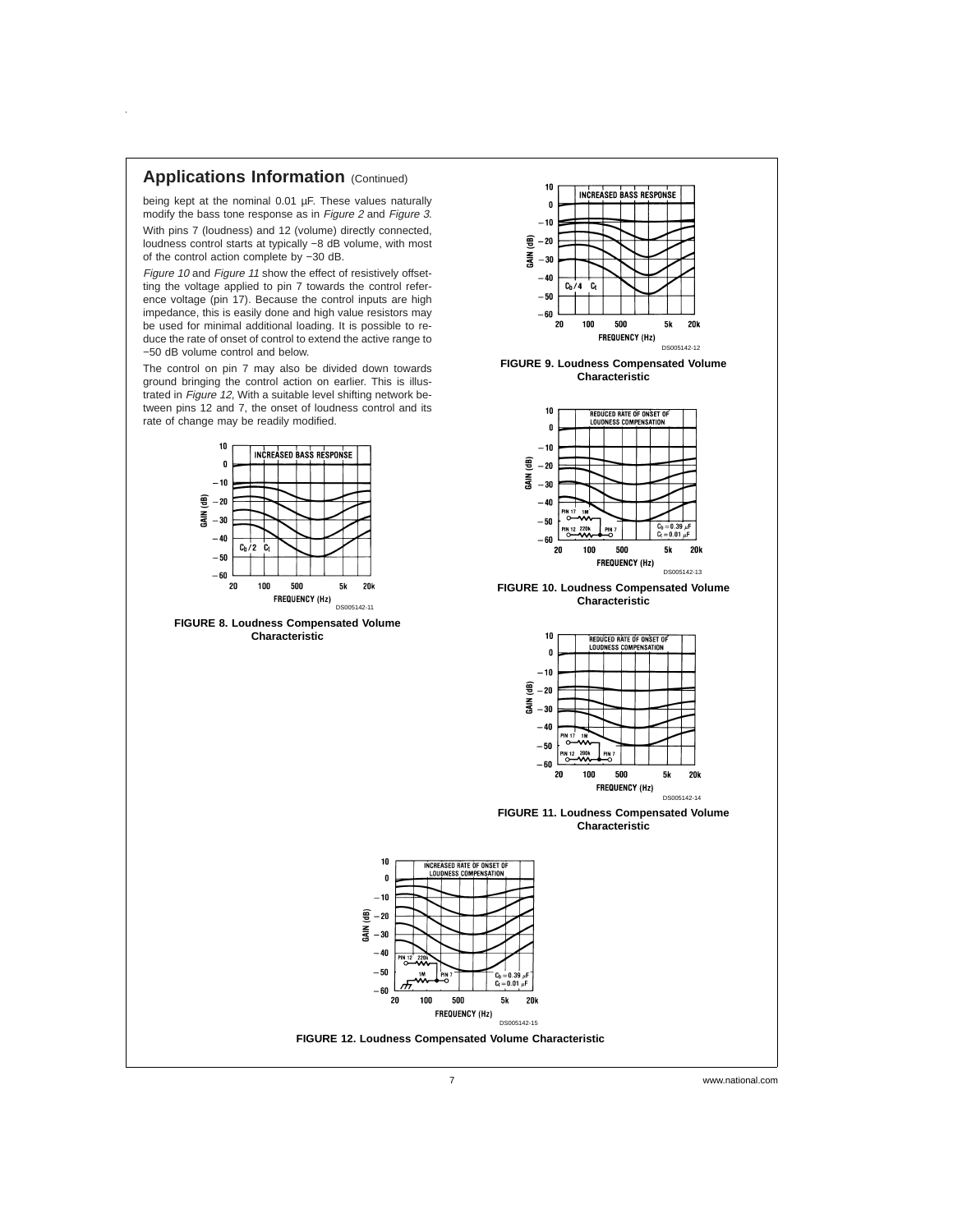# **Applications Information (Continued)**

When adjusted for maximum boost in the usual application circuit, the LM1036 cannot give additional boost from the loudness control with reducing gain. If it is required, some additional boost can be obtained by restricting the tone control range and modifying  $C_t$ ,  $C_b$ , to compensate. A circuit illustrating this for the case of bass boost is shown in Figure 13. The resulting responses are given in Figure 14 showing the continuing loudness control action possible with bass boost previously applied.

#### **USE OF THE LM1036 ABOVE AUDIO FREQUENCIES**

The LM1036 has a basic response typically 1 dB down at 250 kHz (tone controls flat) and therefore by scaling  $C<sub>b</sub>$  and  $C_t$ , it is possible to arrange for operation over a wide frequency range for possible use in wide band equalization applications. As an example Figure 15 shows the responses obtained centered on 10 kHz with  $C_b$ =0.039  $\mu$ F and  $C_t = 0.001$  µF.







**FIGURE 14. Loudness Compensated Volume Characteristic**



**FIGURE 15. Tone Characteristic (Gain vs Frequency)**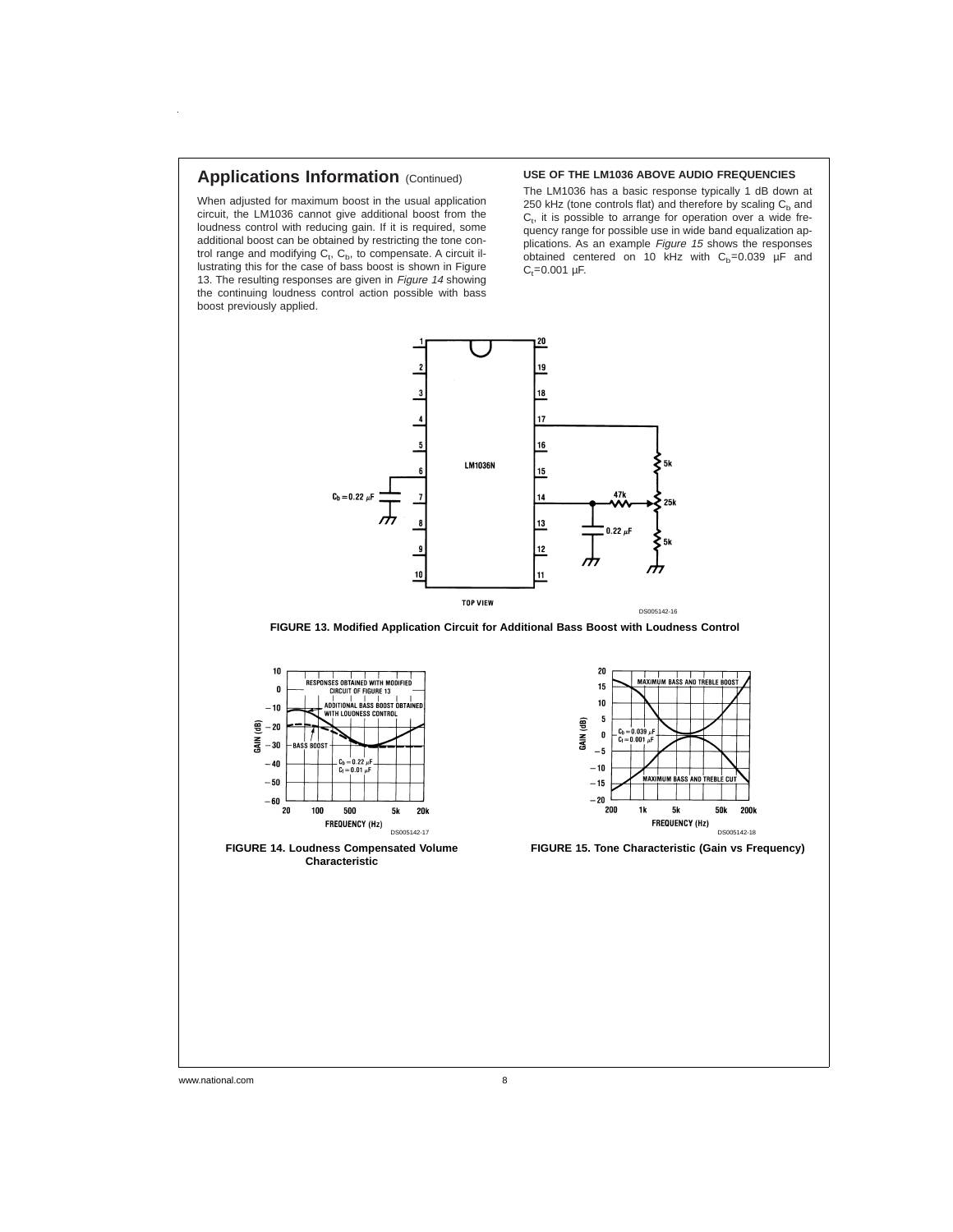

 $\hat{\mathcal{A}}$